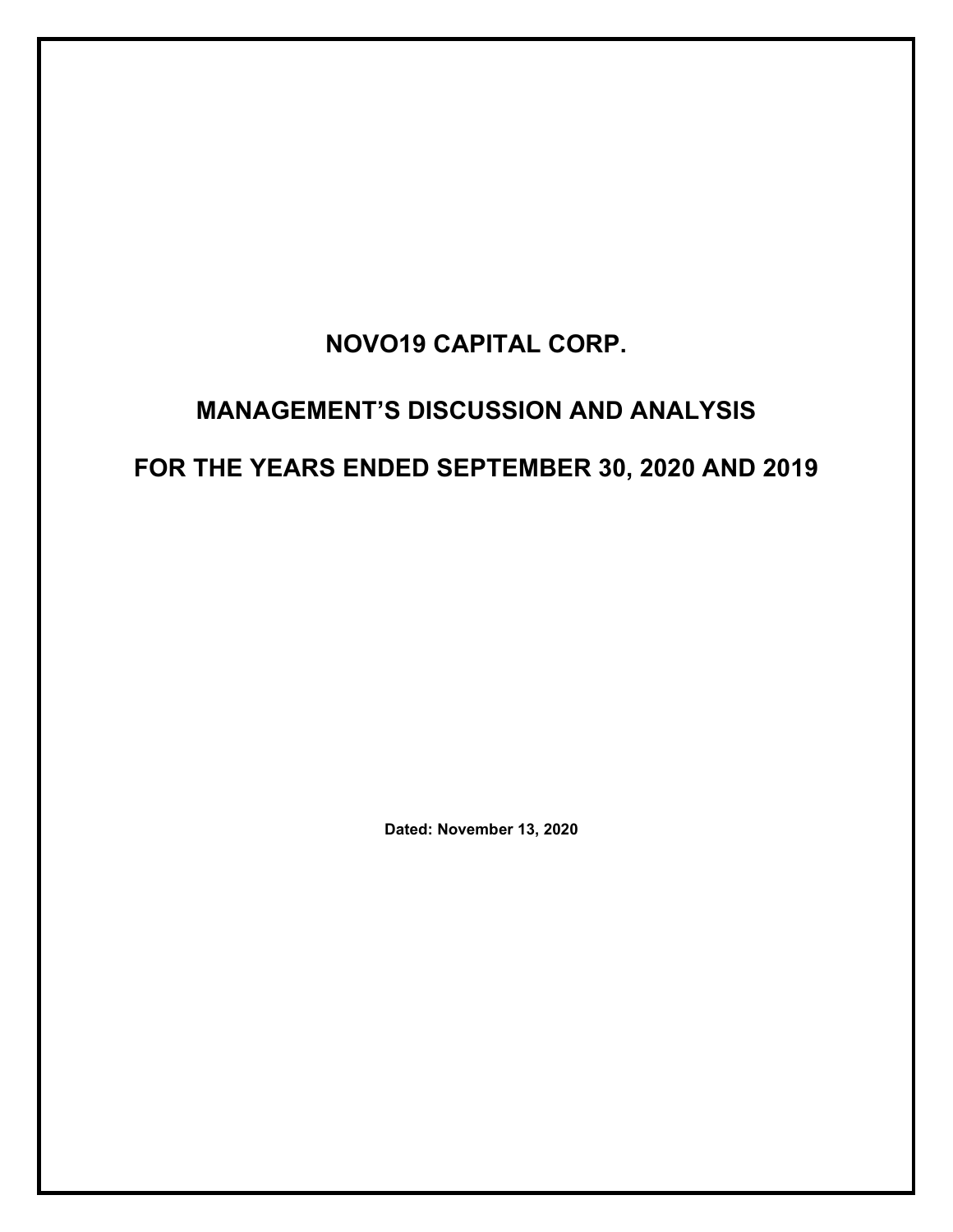# **Introduction**

The following management's discussion and analysis ("MD&A") of the financial condition and results of the operations of Novo19 Capital Corp. ("Novo19 " or the "Company") constitutes management's review of the factors that affected the Company's financial and operating performance for the years ended September 20, 2020 and 2019. This MD&A was written to comply with the requirements of National Instrument 51-102 – Continuous Disclosure Obligations. This discussion should be read in conjunction with the audited annual financial statements of the Company for the years ended September 30, 2020 and 2019, together with the notes thereto. Results are reported in Canadian dollars, unless otherwise noted. The Company's financial statements and the financial information contained in this MD&A are prepared in accordance with International Financial Reporting Standards ("IFRS") as issued by the International Accounting Standards Board ("IASB") and interpretations of the IFRS Interpretations Committee ("IFRIC").

For the purposes of preparing this MD&A, management, in conjunction with the Board of Directors, considers the materiality of information. Information is considered material if: (i) such information results in, or would reasonably be expected to result in, a significant change in the market price or value of Novo19 common shares; (ii) there is a substantial likelihood that a reasonable investor would consider it important in making an investment decision; or (iii) it would significantly alter the total mix of information available to investors. Management, in conjunction with the Board of Directors, evaluates materiality with reference to all relevant circumstances, including potential market sensitivity.

The September 30, 2020 and 2019 audited financial statements and management discussion & analysis were approved by the Audit Committee and Board of Directors on November 13, 2020.

Further information about the Company and its operations can be obtained from the offices of the Company or from **[www.sedar.com](http://www.sedar.com/)**.

# **Description of Business**

#### **General**

The Company was incorporated on November 21, 2005 by Certificate of Incorporation and Notice of Articles pursuant to the provisions of the Business Corporations Act of the Province of British Columbia.

The registered and records office of the Company is located at 77 King Street West, TD Tower, Suite 700, Toronto, Ontario, M5K 1G8.

The Company has no subsidiaries or affiliates.

In the year ahead management will continue its search for an attractive acquisition target or merger in order to fulfill the goal of re-listing the company's shares on an appropriate exchange. While all sectors or industries are under consideration management has been looking at opportunities in the areas of e-sports, healthcare, technology and mining.

#### **Pending transaction**

On September 17, 2020 the Company signed a Letter of Intent ("LOI") with Nobel Resources Inc, ("Nobel") a private company incorporated under the laws of the Province of Ontario with mining assets located in Chile, pursuant to which Novo19 and Nobel have agreed to complete an arrangement, amalgamation, share exchange, or similar transaction to ultimately form the resulting issuer (the "Resulting Issuer") that will continue on the business of Nobel (the "Transaction"), subject to the terms and conditions outlined below. Concurrently with the completion of the Transaction, the Resulting Issuer will seek to list its common shares for trading on a nationally recognized stock exchange in Canada.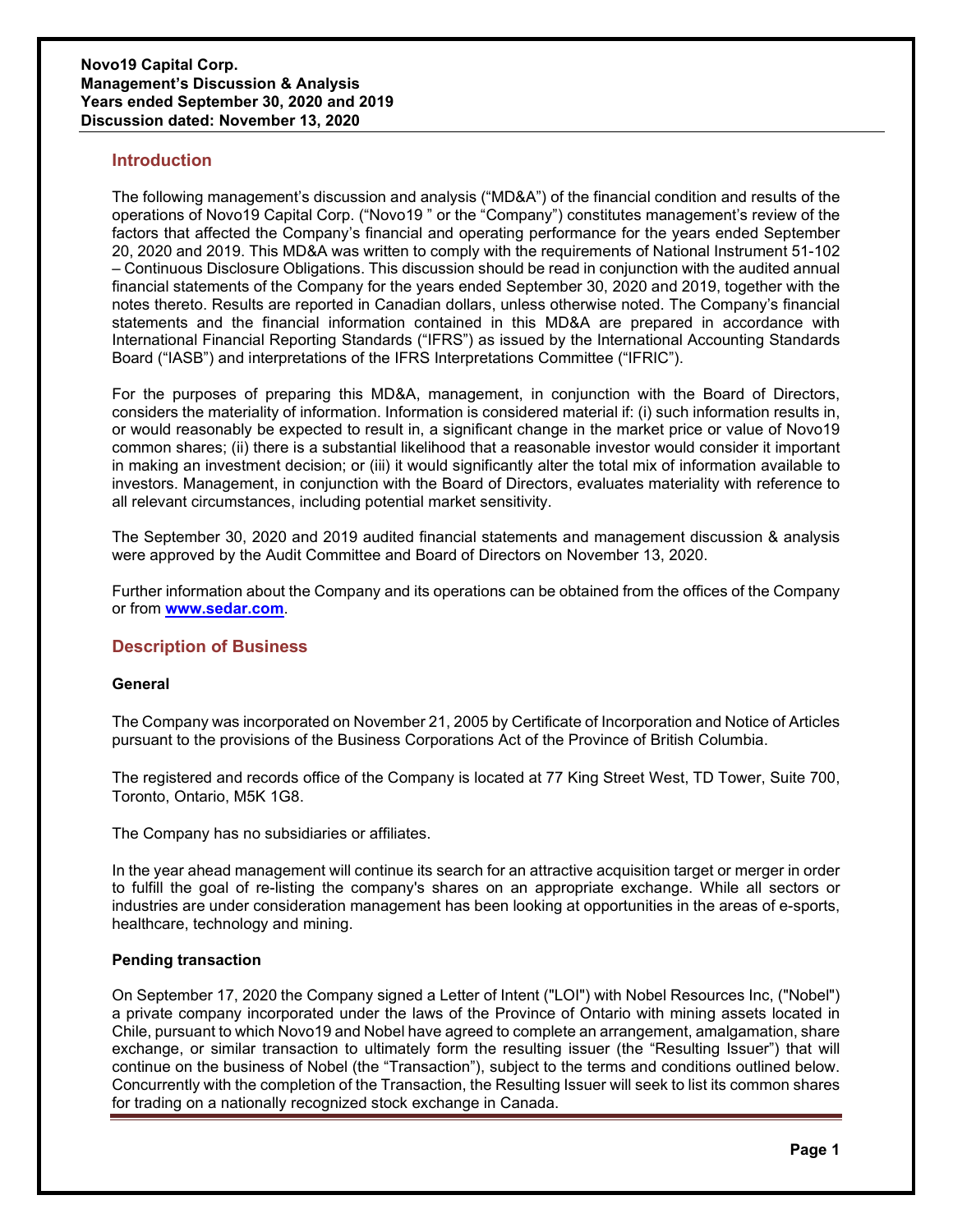Nobel and the Company are arm's length parties to one another. The valuations of the Company and Nobel are still to be determined by the parties. The material terms and conditions of the LOI are non-binding, and completion of the Transaction is conditional on, among other matters, completion of due diligence, satisfactory determination of valuations, completion of the financings, the execution of a definitive agreement (the "Definitive Agreement") to be negotiated between the parties, and the listing for trading of the Resulting Issuer's common shares on a nationally recognized stock exchange in Canada.

### **History**

In fiscal 2011 the Company entered into an option agreement to acquire a 60% interest in the Forester Lake Gold Property from Benton Resources Corp. ("BTC"). On June 20, 2013 the Company fulfilled its obligations regarding the Forester Lake Gold Property and exercised the initial option to acquire an initial 60% interest in the property under the option and joint venture agreement dated March 7, 2011.

The Forester Lake Gold Property is located approximately 100km north of Pickle Lake, Ontario and roughly 35km southeast of Goldcorp's Musselwhite Gold Mine. It is positioned at the southeast extent of the North Caribou Greenstone Belt. According to BTC's website, this ground was acquired due to its location and geophysical similarities to the Musselwhite Gold mine. In addition, historic drilling intersected gold mineralization grading up to 16.2 g/t over 0.5m, 12.3 g/t over 1.5m and 13 g/t over 0.9m. In 2013 the Company completed a nine hole 1,200 metre drill program. All nine holes intersected anomalous gold mineralization with the most significant intervals being 4.49 grams per tonne (gpt) of Au (gpt Au) over 5.07 metres, including 7.67 gpt Au over 2.85 metres, and 24.93 gpt Au over 0.60 metres in Hole #8 (FOR-13-8) in "Area 1" of the drill program. The results received for this drill program on the Forester Lake Gold Property revealed the highest grade interval being 24.93 gpt Au over 0.60 metres and the widest interval being 5.07 metres grading 4.49 gpt Au. The value of the Property was subsequently written down to its nominal carrying value of \$1, a decision made by management at the time based on the requirement for additional capital to advance the property, and the Company`s inability at that time to raise any such capital.

Should the pending transaction with Nobel noted above close the mineral property in Chile will become the Company's focus going forward.

# **Overall Performance**

# **Corporate Events undertaken during the fiscal year ended September 20, 2020**

- 1. The Company completed a private placement financing for gross proceeds of \$30,000 cash through the issuance of 600,000 common shares at \$0.005 per share.
- 2. On September 17, 2020 the Company signed a Letter of Intent ("LOI") with Nobel Resources Inc, as more fully described under "Pending Transaction" above.

#### **Corporate Events undertaken during the fiscal year ending September 30, 2019**

- 1. The Company completed a private placement financing for gross proceeds of \$60,000 cash through the issuance of 12,000,000 common shares at \$0.005 per share.
- 2. The Company also issued 86,160,600 common shares at price of \$0.005 per share for debt settlement totaling \$430,803 consisting of \$15,255 in promissory notes and \$415,548 in accounts payable.
- 3. In May 2019 the Company held its annual general and special meeting of shareholders at which time the shareholders approved the change of the Company's name from Parkside Resources Corporation to Novo19 Capital Corp. and a consolidation of the Company's issued and outstanding common shares on the basis of 1 post-consolidation common share for every 10 pre-consolidation common shares.
- 4. In July 2019 the cease trade order against the Company was lifted by the BCSC.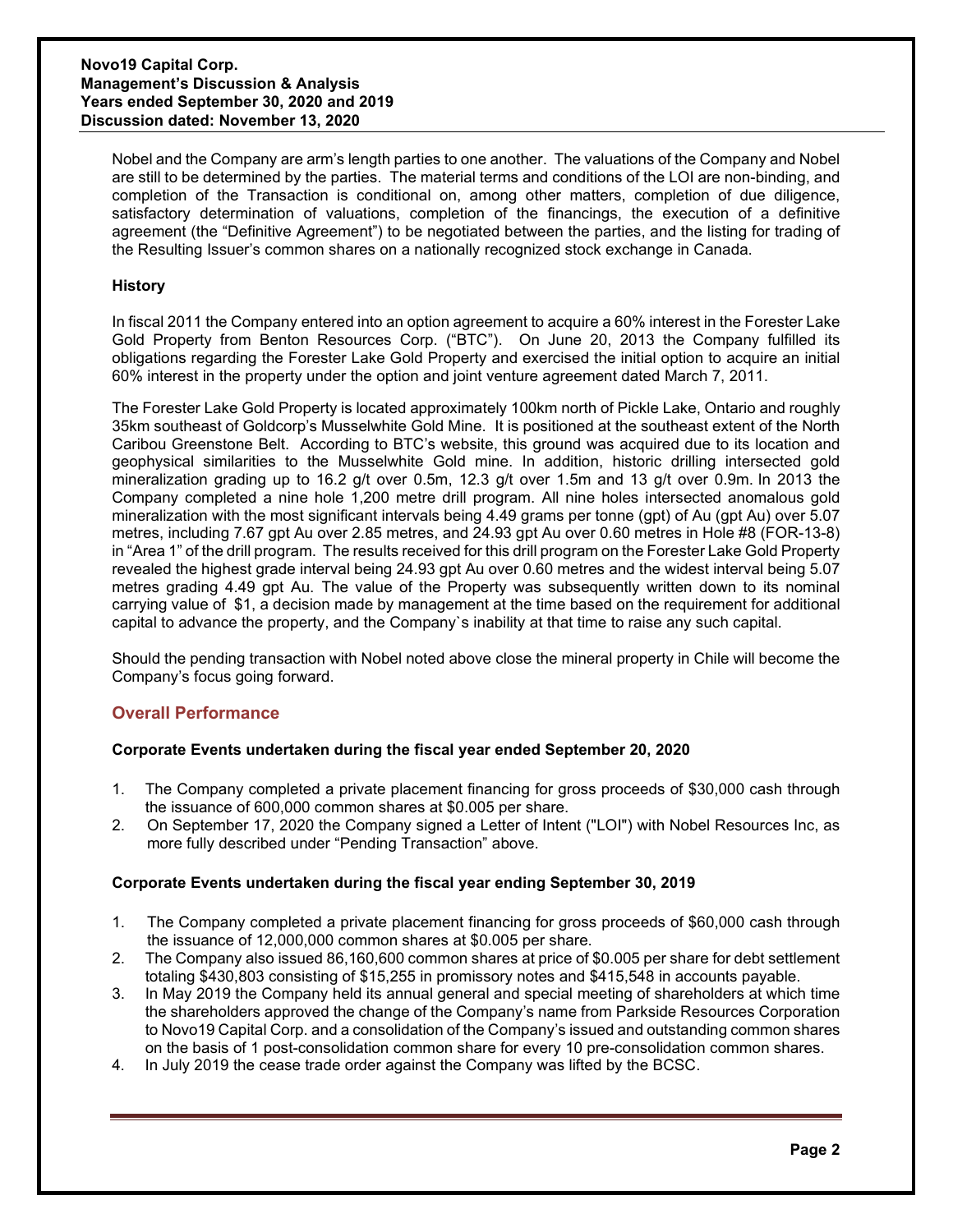#### **OVERALL PERFORMANCE**

#### **Selected Annual Information: (Canadian \$)**

| Year ended September 30,                             | 2020      | 2019                           |   | 2018    |
|------------------------------------------------------|-----------|--------------------------------|---|---------|
| Revenue                                              | \$        | \$<br>$\overline{\phantom{0}}$ | S |         |
| Net income (loss) and comprehensive income<br>(loss) | (37, 770) | (82,910)                       |   | 115,369 |
| Net income (loss) per share - basic and<br>diluted   | (0.003)   | (0.010)                        |   | 0.037   |
| <b>Total Assets</b>                                  | 22,901    | 17,001                         |   | 3,687   |

For the year ended September 30, 2020 the Company incurred a loss in the amount of \$37,770 compared to a loss of \$82,910 incurred in the prior year. The main reason for the decrease was a decrease in professional and filing fees related to reactivation of the Company which occurred in fiscal 2019.

The Company did not earn any revenue during the period.

Total assets as of September 30, 2020 is \$22,901 compared to \$17,001 as at September 30, 2019. There was no significant reason for this change in asset value in 2020 compared to 2019. Liabilities totaled \$80,849 up from \$67,179 in 2019. This increase was mostly due to increase in liabilities and accrued payables for transfer agent fees incurred.

Shareholders' deficiency as of September 30, 2020 is \$57,948 compare to shareholders' deficiency of \$50,178. This change is due to losses incurred in the year offset by the \$30,000 financing which took place in fiscal 2020.

Cash flow used by operating activities during 2020 was \$28,016 compared to 53,757 in 2019. The main reason for the difference was the larger loss incurred in 2019 related to reactivation of the Company. Cash flow from financing activities in 2020 was \$30,000 compared to \$60,000 in 2019.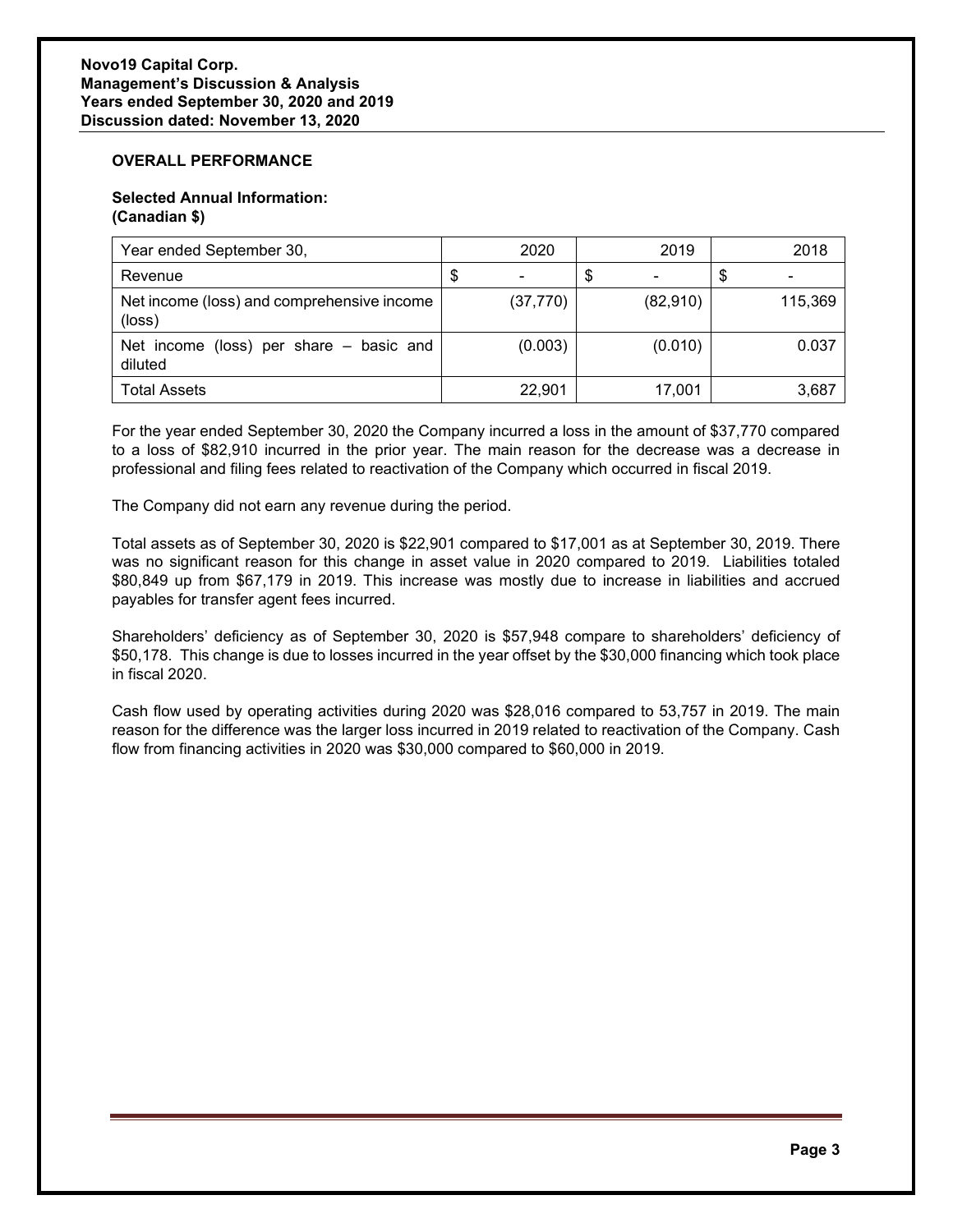# **Summary of Quarterly Results: (Canadian \$)**

| For the quarter<br>ended                                   | Sept<br>30.<br>2020 | June<br>30,<br>2020 | Mar.<br>31,<br>2020 | Dec.<br>31,<br>2019 | Sept.<br>30,<br>2019 | Jun<br>30,<br>2019 | Mar.<br>31,<br>2019 | <b>Dec</b><br>31,<br>2018 |
|------------------------------------------------------------|---------------------|---------------------|---------------------|---------------------|----------------------|--------------------|---------------------|---------------------------|
| Revenue                                                    | \$<br>۰             | \$<br>-             | \$<br>۰             | \$                  | \$<br>$\blacksquare$ | \$<br>۰            | \$<br>٠             | \$                        |
| Net income<br>(loss) and<br>comprehensive<br>income (loss) | (20, 522)           | (3,748)             | (7, 476)            | (6,024)             | (13, 309)            | (61,070)           | (5,031)             | (3,500)                   |
| Net income<br>(loss) per share<br>- basic and<br>diluted   | (0.00)              | (0.00)              | (0.001)             | (0.00)              | (0.001)              | (0.001)            | (0.00)              | (0.00)                    |
| <b>Total Assets</b>                                        | 22,901              | 28,039              | 35,197              | 13,953              | 17,001               | 18,189             | 39,387              | 3,687                     |

# **Discussion of Operations**

# **Results of Operations for the Three Months Ended September 30, 2020 Compared to the Three Months Ended September 30, 2019.**

#### **Net Loss**

The Company had net loss of \$20,522 for the quarter ended September 30, 2020 compared to a loss of \$13,309 in the comparable quarter in the prior year end. The most significant reason for the increase was increased transfer agent fees incurred in 2020 upon reactivation of the Company.

The Company did not earn any revenues during the quarter ended September 30, 2020 or the quarter ended September 30, 2019.

# **Liquidity and Capital Resources**

The activities of the Company, principally the acquisition and exploration of properties prospective for minerals, are financed through the completion of equity transactions such as equity offerings and the exercise of stock options and warrants. There is no assurance that future equity capital will be available to the Company in the amounts or at the times desired by the Company or on terms that are acceptable to it, if at all. See "Risk Factors" below.

The Company has no operating revenues and therefore must utilize its current cash reserves, funds obtained from the exercise of warrants and stock options and other financing transactions to maintain its capacity to meet ongoing operating activities. As of September 30, 2020, the Company had 13,505,335 post consolidation common shares issued and outstanding, no warrants or stock options outstanding. During the previous fiscal year ended September 30, 2019 the Company had a stock consolidation on the basis on 1 post-consolidation common share for every 10 pre-consolidation common shares outstanding.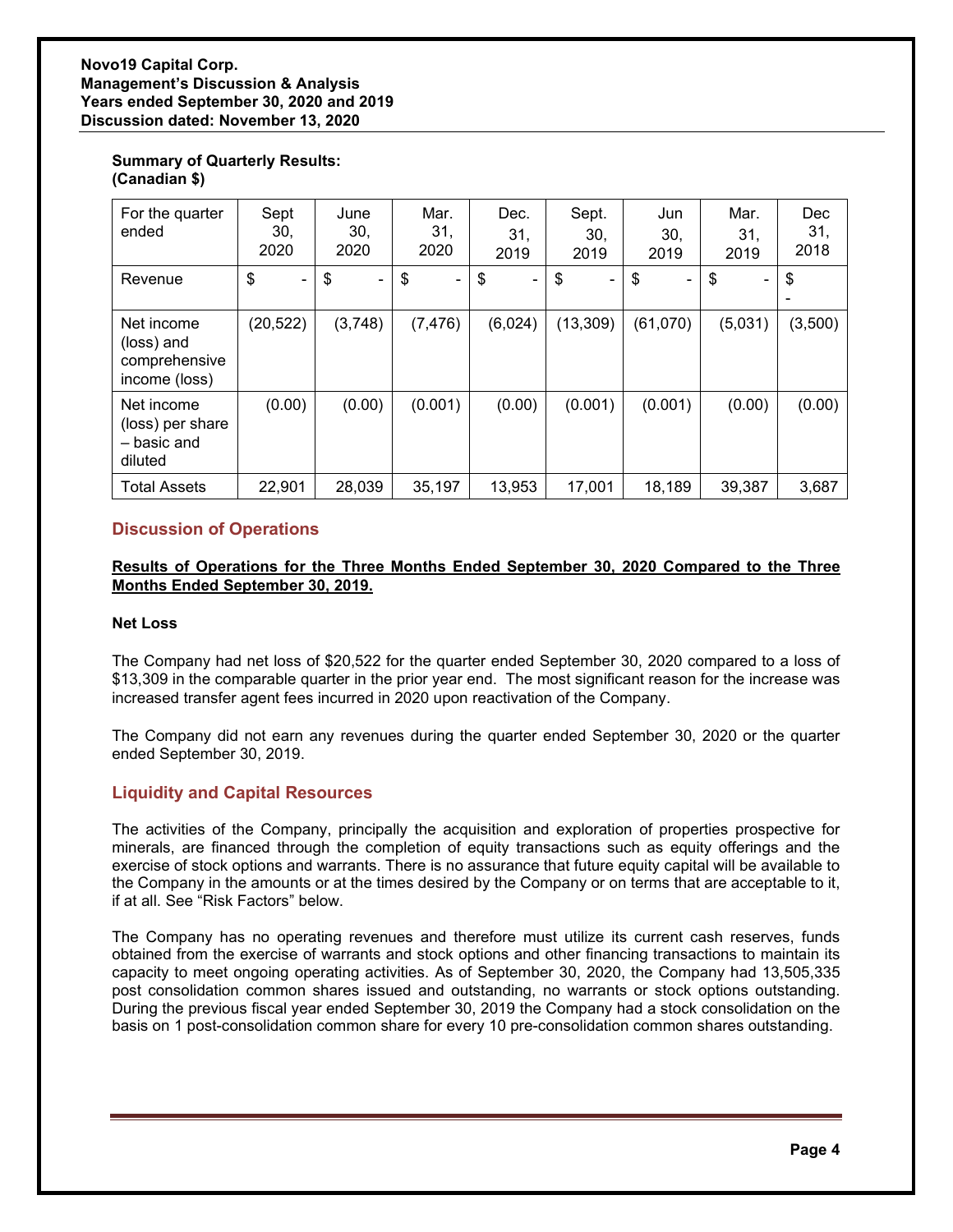At September 30, 2020, the Company had cash of \$8,227 (2019 - \$6,243), and HST receivable of \$14,673 (2019: \$10,757). Amounts payable and other liabilities increased to \$80,849 at September 30, 2020, compared to \$67,179 at September 30, 2019. The Company's cash as of September 30, 2020, is not sufficient to pay these liabilities.

Total assets as of September 30, 2020 were \$22,901, up from \$17,001 as of September 30, 2019, reflecting an increase in the amount of cash and HST receivable.

Shareholders' deficiency as of September 30, 2020 is \$57,948 compare to shareholders' deficiency of \$50,178. This change is due to losses incurred in the year offset by the \$30,000 financing which took place in fiscal 2020.

In March 2020 the Company issued 600,000 common shares at \$0.05 per share for gross proceeds of \$30,000.

The Company's liquidity risk from financial instruments is minimal as excess cash is held in current bank accounts.

As at September 30, 2020, the Company had no sources of operating cash flows. The Company will therefore require additional funding which, if not raised, would result in the curtailment of activities and project delays. The Company had working capital deficiency of \$57,949 (2019 - \$50,179) and has incurred losses since inception, resulting in an accumulated deficit of \$3,555,031 (2019 - \$3,517,261). The Company's ability to continue as a going concern is uncertain and is dependent upon its ability to continue to raise adequate financing. There can be no assurances that the Company will be successful in this regard, and therefore, there is doubt regarding the Company's ability to continue as a going concern, and accordingly, the use of accounting principles applicable to a going concern. These financial statements do not reflect adjustments that would be necessary if the "going concern" assumption were not appropriate. If the "going concern" assumption were not appropriate for these financial statements, then adjustments to the carrying values of the assets and liabilities, the expenses and the statement of financial position classifications would be necessary as these adjustments could be material. See "Risk Factors" below.

# **Mineral Exploration Properties**

The Company's exploration activities are at an early stage, and it has not yet been determined whether its properties contain an economic mineral reserve. There are no known deposits of minerals on the Company's mineral exploration property and any activities of the Company thereon will constitute exploratory searches for minerals. See "Risk Factors" below.

#### **Forester Lake Gold Property**

All exploration activities on the Forester Lake gold property have been postponed due to adverse market conditions and the financial position of the Company. Future exploration activity will be dependent upon successfully raising exploration and working capital on an ongoing basis.

Should the pending transaction with Nobel noted above close the mineral property in Chile will become the Company's focus going forward.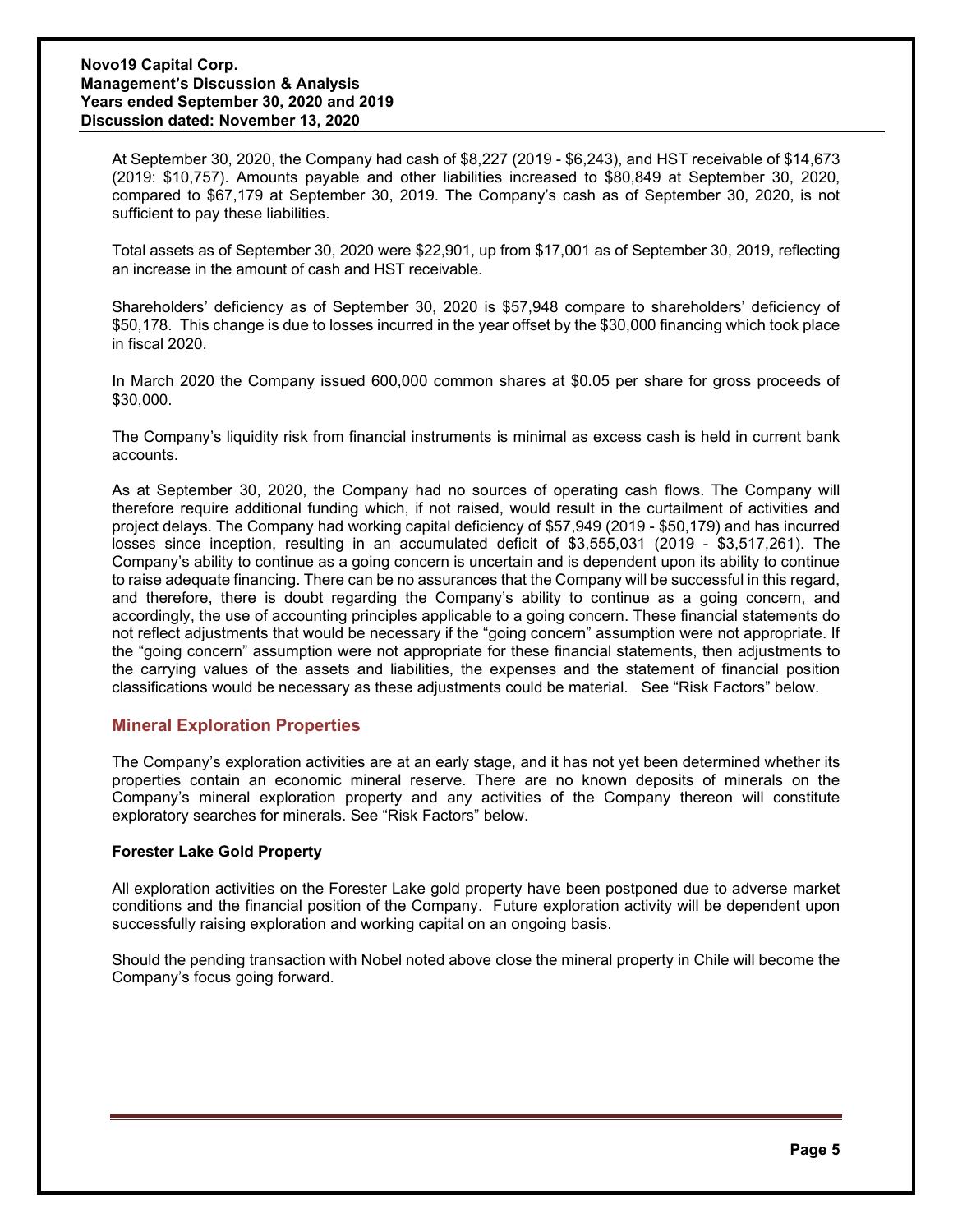# **Environmental Liabilities**

The Company is not aware of any environmental liabilities or obligations associated with its mining interests. The Company is conducting its operations in a manner that is consistent with governing environmental legislation in all material respects.

# **Off-Balance-Sheet Arrangements**

As of the date of this filing, the Company does not have any off-balance-sheet arrangements that have, or are reasonably likely to have, a current or future effect on the financial performance or financial condition of the Company, including, and without limitation, such considerations as liquidity and capital resources.

# **Proposed Transactions**

On September 17, 2020 the Company signed a Letter of Intent ("LOI") with Nobel Resources Inc, ("Nobel") a private company incorporated under the laws of the Province of Ontario with mining assets located in Chile, pursuant to which Novo19 and Nobel have agreed to complete an arrangement, amalgamation, share exchange, or similar transaction to ultimately form the resulting issuer (the "Resulting Issuer") that will continue on the business of Nobel (the "Transaction"), subject to the terms and conditions outlined below. Concurrently with the completion of the Transaction, the Resulting Issuer will seek to list its common shares for trading on a nationally recognized stock exchange in Canada.

Nobel and the Company are arm's length parties to one another. The valuations of the Company and Nobel are still to be determined by the parties. The material terms and conditions of the LOI are non-binding, and completion of the Transaction is conditional on, among other matters, completion of due diligence, satisfactory determination of valuations, completion of the financings, the execution of a definitive agreement (the "Definitive Agreement") to be negotiated between the parties, and the listing for trading of the Resulting Issuer's common shares on a nationally recognized stock exchange in Canada.

# **Disclosure of Internal Controls**

Management has established processes to provide them with sufficient knowledge to support representations that they have exercised reasonable diligence to ensure that (i) the audited financial statements do not contain any untrue statement of material fact or omit to state a material fact required to be stated or that is necessary to make a statement not misleading in light of the circumstances under which it is made, as of the date of and for the periods presented by the audited financial statements; and (ii) the audited financial statements fairly present in all material respects the financial condition, financial performance and cash flows of the Company, as of the date of and for the periods presented.

In contrast to the certificate required for non-venture issuers under National Instrument 52-109 Certification of Disclosure in Issuers' Annual and Interim Filings ("NI 52-109"), the Venture Issuer Basic Certificate filed by the Company does not include representations relating to the establishment and maintenance of disclosure controls and procedures ("DC&P") and internal control over financial reporting ("ICFR"), as defined in NI 52-109. In particular, the certifying officers filing such certificate are not making any representations relating to the establishment and maintenance of:

i) controls and other procedures designed to provide reasonable assurance that information required to be disclosed by the issuer in its annual filings, interim filings or other reports filed or submitted under securities legislation is recorded, processed, summarized and reported within the time periods specified in securities legislation; and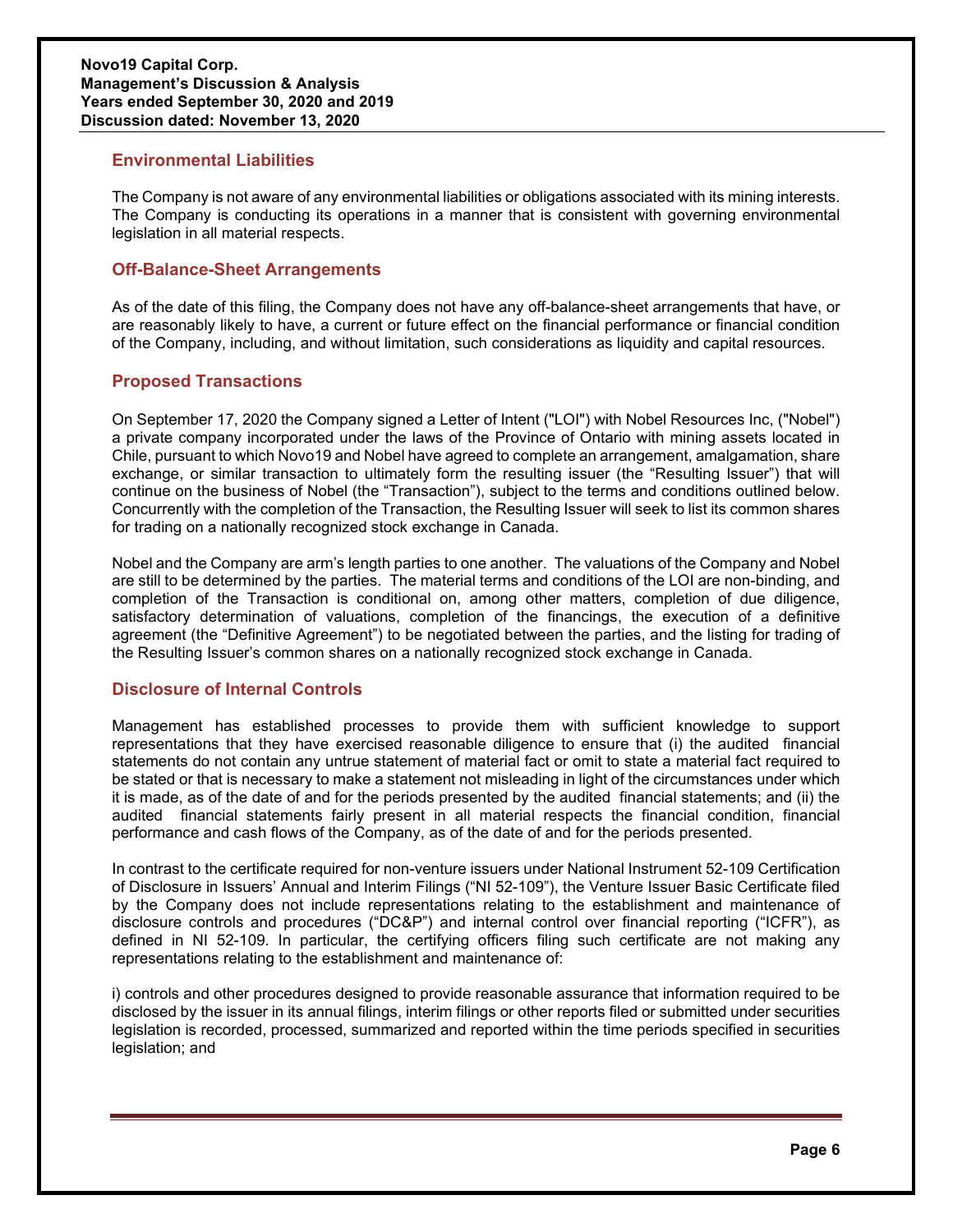ii) a process to provide reasonable assurance regarding the reliability of financial reporting and the preparation of financial statements for external purposes in accordance with the issuer's generally accepted accounting principles (IFRS).

The Company's certifying officers are responsible for ensuring that processes are in place to provide them with sufficient knowledge to support the representations they are making in such certificate. Investors should be aware that inherent limitations on the ability of certifying officers of a venture issuer to design and implement on a cost effective basis DC&P and ICFR as defined in NI 52-109 may result in additional risks to the quality, reliability, transparency and timeliness of interim and annual filings and other reports provided under securities legislation.

# **Management of Capital**

The Company manages its capital with the following objectives:

- to ensure sufficient financial flexibility to achieve the ongoing business objectives including funding of future growth opportunities, and pursuit of accretive acquisitions; and
- to maximize shareholder return.

The Company monitors its capital structure and makes adjustments according to market conditions in an effort to meet its objectives given the current outlook of the business and industry in general. The Company may manage its capital structure by issuing new shares, repurchasing outstanding shares, adjusting capital spending, or disposing of assets. The capital structure is reviewed by management and the Board of Directors on an ongoing basis.

The Company considers its capital to be equity, comprising share capital, warrants, other reserves and deficit, which at September 30, 2020 totaled (\$57,948) (September 30, 2019 – (\$50,178).

The Company manages capital through its financial and operational forecasting processes. The Company reviews its working capital and forecasts its future cash flows based on operating expenditures, and other investing and financing activities. The forecast is updated based on activities related to its mineral properties. Selected information is provided to the Board of Directors. The Company's capital management objectives, policies and processes have remained unchanged during the period ended September 30, 2020. The Company is not subject to any external capital requirements.

# **New accounting policies adopted**

IFRS 9, Financial Instruments ("IFRS 9"): IFRS 9 was issued by the IASB in October 2010 and will replace IAS 39, Financial Instruments: Recognition and Measurement ("IAS 39"). IFRS 9 uses a single approach to determine whether a financial asset is measured at amortized cost or fair value, replacing the multiple rules in IAS 39. The approach in IFRS 9 is based on how an entity manages its financial instruments in the context of its business model and the contractual cash flow characteristics of the financial assets. Most of the requirements in IAS 39 for classification and measurement of financial liabilities were carried forward unchanged to IFRS 9. The new standard also requires a single impairment method to be used, replacing the multiple impairment methods in IAS 39. IFRS 9 is effective for annual periods beginning on or after January 1, 2018. Earlier adoption is permitted. The Company adopted IFRS 9 effective for the fiscal year ended September 30, 2019 and has determined that other than terminology changes there was no impact on the Company with the adoption of IFRS 9.

IFRS 16 - Leases (IFRS 16), Leases was issued by the IASB in January 2016 and is effective for accounting periods beginning on or after 1 January 2019. The new standard will replace IAS 17 'Leases' and will eliminate the classification of leases as either operating leases or finance leases and, instead, introduce a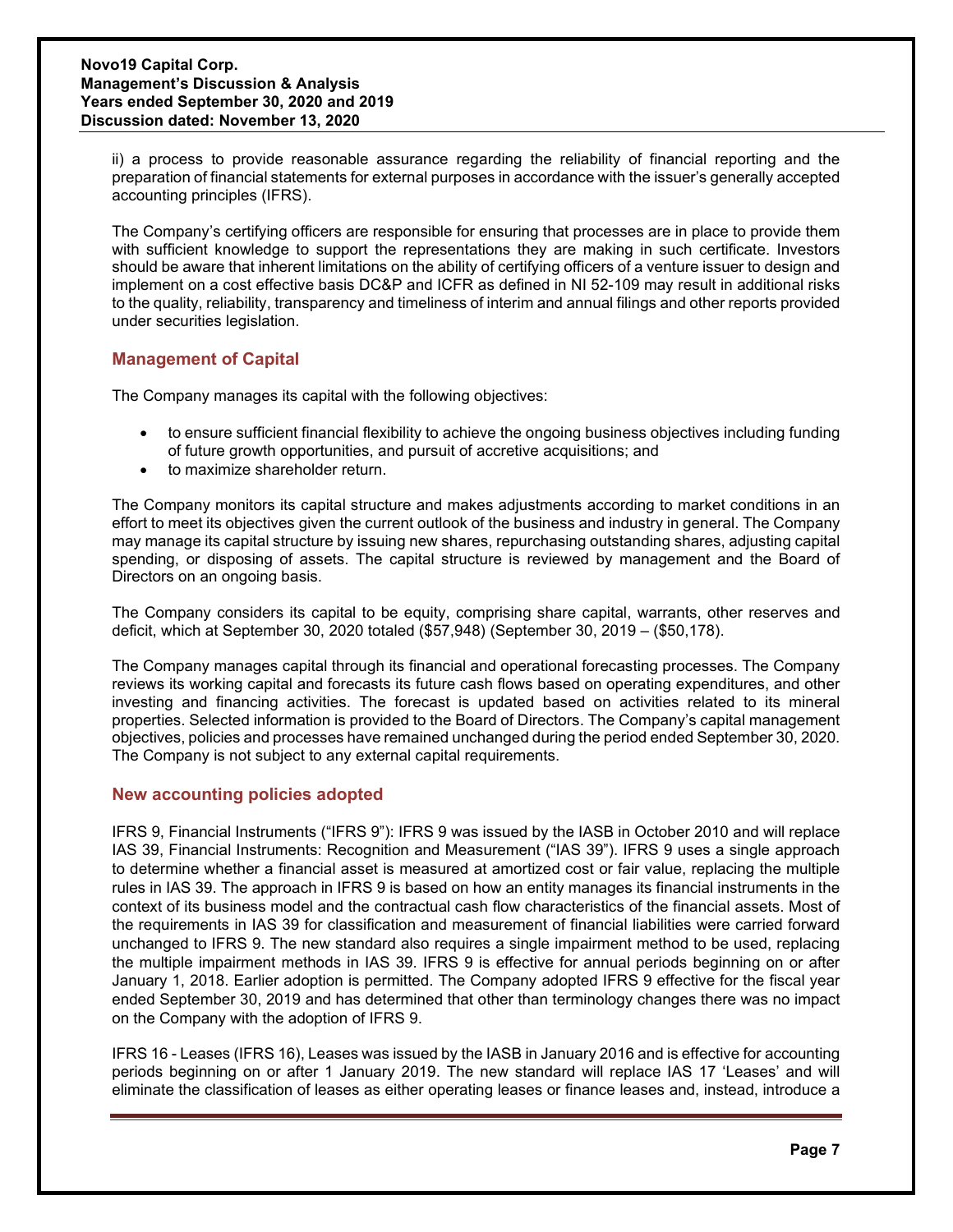single lessee accounting model. The Standard provides a single lessee accounting model, specifying how leases are recognized, measured, presented and disclosed. The Company adopted IFRS 16 effective for the current fiscal year ended September 30, 2020 and has determined that there are no impact financially or operationally on the Company with the adoption of IFRS 16 as the Company currently has no leases.

# **Recent accounting Pronouncements**

There are currently no new standards that are expected to have a material impact on the Company in the current period and fiscal year.

# **Financial Instruments**

#### Fair Value of Financial Instruments

The Company is required to disclose information about the fair value of its financial assets and liabilities. Fair value estimates are made at the financial position reporting dates, based on relevant market information and information about the financial instrument. These estimates are subjective in nature and involve uncertainties in significant matters of judgment and therefore cannot be determined with precision. Changes in assumptions could significantly affect these estimates.

The Company's financial instruments recognized in the audited statement of financial position consist of cash, short-term investment and current liabilities. The fair value of these financial instruments approximate their carrying value due to the short maturity or current market rate associated with these instruments.

#### Risk and Uncertainty

The Board of Directors has overall responsibility for the establishment and oversight of the Company's risk management framework. The Board has implemented and monitors compliance with risk management policies. The Company's risk management policies are established to identify and analyze the risks faced by the Company, to set appropriate risk limits and controls and to monitor risks and adherence to market conditions in relation to the Company's activities.

Unless otherwise noted, it is management's opinion that the Company is not exposed to significant interest, currency, or credit risks arising from the financial instruments.

The Company's financial instruments are exposed to certain financial risks, including currency, credit, liquidity risk and interest rate risk.

#### *Currency Risk*

The Company is exposed to currency risk on financial instruments denominated in United States ("US") currency. Management actively monitors movements in foreign currency to mitigate exposure to significant foreign currency losses.

#### *Credit Risk*

Credit risk is the risk of an unexpected loss if a customer or third party to a financial instrument fails to meet its contractual obligations. All of the Company's cash and short-term investment is held through a large Canadian financial institution with a high investment grade rating.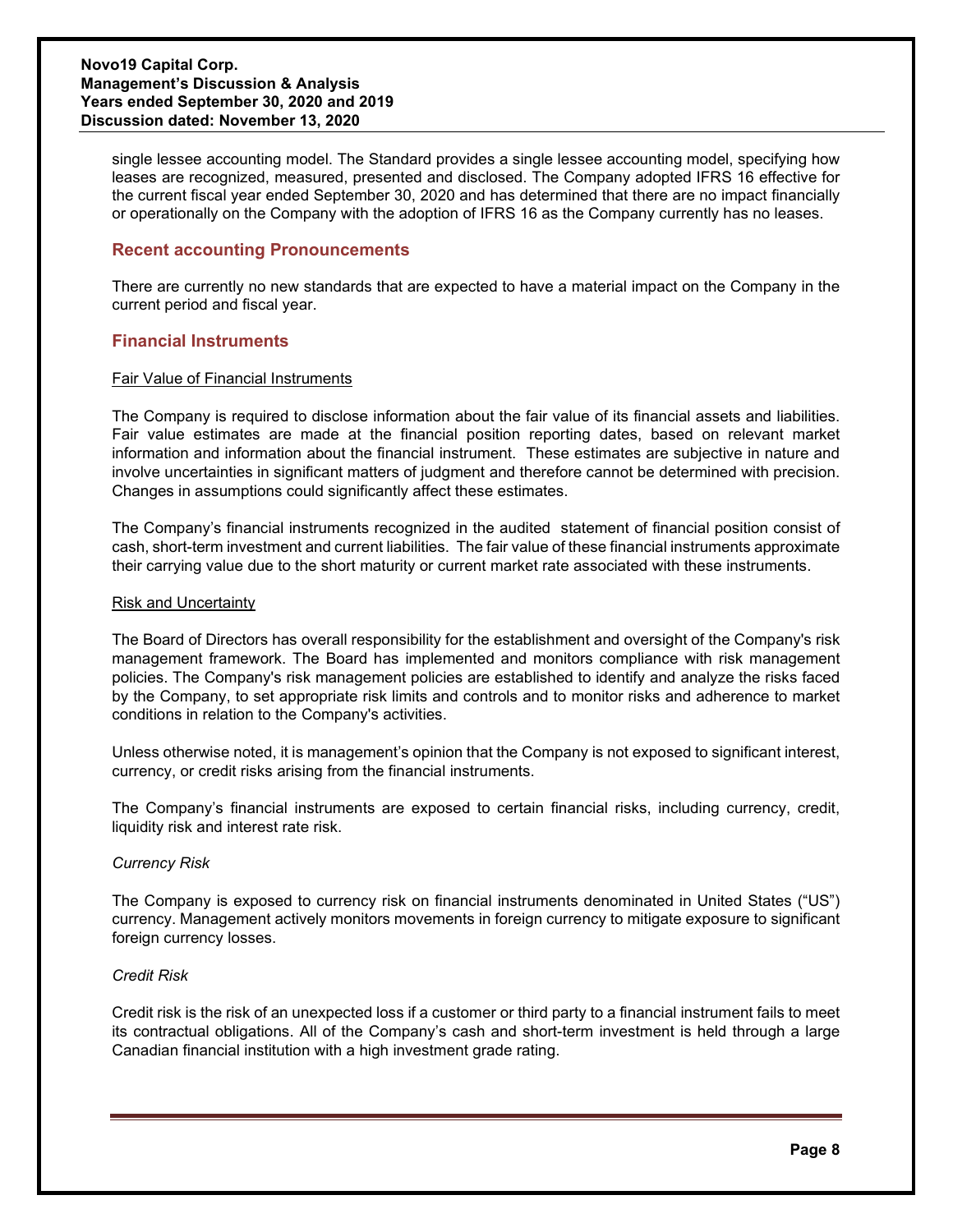#### *Liquidity Risk*

Liquidity risk is the risk that the Company will not be able to meet its financial obligations as they become due. As at September 30, 2019, the Company's cash balance is \$6,243, which is not sufficient to meet current obligations. The Company continues to seek capital to fund working capital and its exploration and development projects. There is no assurance that additional funding will be available. Liquidity risk is therefore considered high.

#### *Interest Rate Risk*

The Company has no short-term investment balances and no interest-bearing debt at September 30, 2020. Cash and short-term investment are subject to floating interest rates. As such, the Company does not have significant interest rate risk.

#### *Covid-19*

During the year, there was a global outbreak of COVID-19 (coronavirus), which has had a significant impact on businesses through the restrictions put in place by the Canadian, provincial and municipal governments regarding travel, business operations and isolation/quarantine orders. At this time, it is unknown the extent of the impact the COVID-19 outbreak may have on the Company as this will depend on future developments that are highly uncertain and that cannot be predicted with confidence. These uncertainties arise from the inability to predict the ultimate geographic spread of the disease, and the duration of the outbreak, including the duration of travel restrictions, business closures or disruptions, and quarantine/isolation measures that are currently, or may be put, in place by Canada and other countries to fight the virus. While the extent of the impact is unknown, we anticipate this outbreak may cause reduced customer demand, supply chain disruptions, staff shortages, and increased government regulations, which may negatively impact the Company's business and financial condition.

#### **Outlook**

The Company routinely evaluates various business development opportunities which could entail acquisitions and / or divestitures.

The Company continues to monitor its spending and will amend its plans and budgets based on exploration results and expectations of being able to obtain additional funds as and when required.

Management will be focused on progressing and closing the Nobel transaction and listing on a recognized exchange.

# **Transactions with Related Parties**

The Company had the following related party transactions during the period:

(i) During the year ended September 30, 2020 management fees of \$nil (2019 - \$nil) were paid.

(ii) To the knowledge of the directors and officers of the Company as of September 30, 2020 2,915,960 post-consolidation common shares or 21.59% of the outstanding shares of the Company are held by Matthew Goldman (a director of the Company) and 2,217,680 post-consolidation common shares or 16.42% of the outstanding shares are held by Stillbridge Ventures Inc., a company owned 100% by David Mitchell, Chief Executive Officer and director of the Company. Another 553,700 post-consolidation shares are owned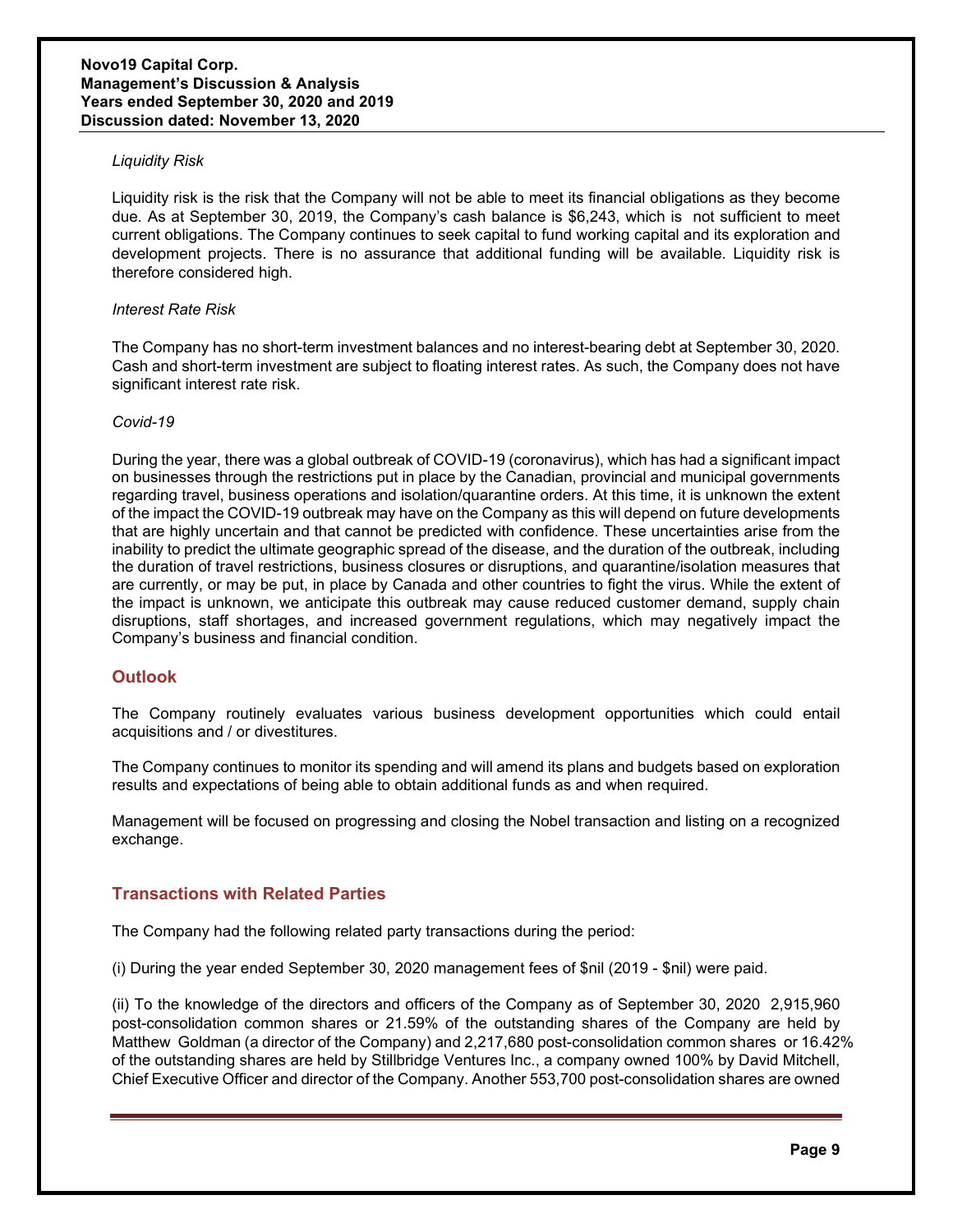by David Mitchell and related party for an additional 4.1% of the outstanding shares. The remaining 57.89% of the shares are widely held. These holdings can change at any time at the discretion of the owners.

The above transactions were in the normal course of operations and were measured at the exchange amount, which are the amounts agreed to by the related parties, and approved by the Board of Directors in strict adherence to conflict of interest laws and regulations.

# **Share Capital**

As of September 30, 2020 the Company had issued and outstanding:13,505,335 common shares (2019 – 12,905,335), nil share purchase warrants (2019 – nil), and nil stock options (2018 – Nil).

As of November 13, 2020, the date of this MD&A, the Company had issued and outstanding: 13,505,335 common shares, Nil share purchase warrants, and Nil stock options.

# **Risk Factors**

An investment in the securities of the Company is highly speculative and involves numerous and significant risks. Only investors whose financial resources are sufficient to enable them to assume such risks and who have no need for immediate liquidity in their investment should undertake such investment. Prospective investors should carefully consider the risk factors that have affected, and which in the future are reasonably expected to affect, the Company and its financial position. There have been no significant changes to such risk factors since the date thereof.

#### **Caution Regarding Forward-looking Statements**

This MD&A contains certain forward-looking information and forward-looking statements, as defined in applicable securities laws (collectively referred to herein as "forward-looking statements"). These statements relate to future events or the Company's future performance. All statements other than statements of historical fact are forward-looking statements. Often, but not always, forward-looking statements can be identified by the use of words such as "plans", "expects", "is expected", "budget", "scheduled", "estimates", "continues", "forecasts", "projects", "predicts", "intends", "anticipates" or "believes", or variations of, or the negatives of, such words and phrases, or statements that certain actions, events or results "may", "could", "would", "should", "might" or "will" be taken, occur or be achieved. Forwardlooking statements involve known and unknown risks, uncertainties and other factors that may cause actual results to differ materially from those anticipated in such forward-looking statements. The forward-looking statements in this MD&A speak only as of the date of this MD&A or as of the date specified in such statement. The following table outlines certain significant forward-looking statements contained in this MD&A and provides the material assumptions used to develop such forward-looking statements and material risk factors that could cause actual results to differ materially from the forward-looking statements.

Inherent in forward-looking statements are risks, uncertainties and other factors beyond the Company's ability to predict or control. Please also make reference to those risk factors referenced in the "Risk Factors" section below. Readers are cautioned that the above chart does not contain an exhaustive list of the factors or assumptions that may affect the forward-looking statements, and that the assumptions underlying such statements may prove to be incorrect. Actual results and developments are likely to differ, and may differ materially, from those expressed or implied by the forward-looking statements contained in this MD&A.